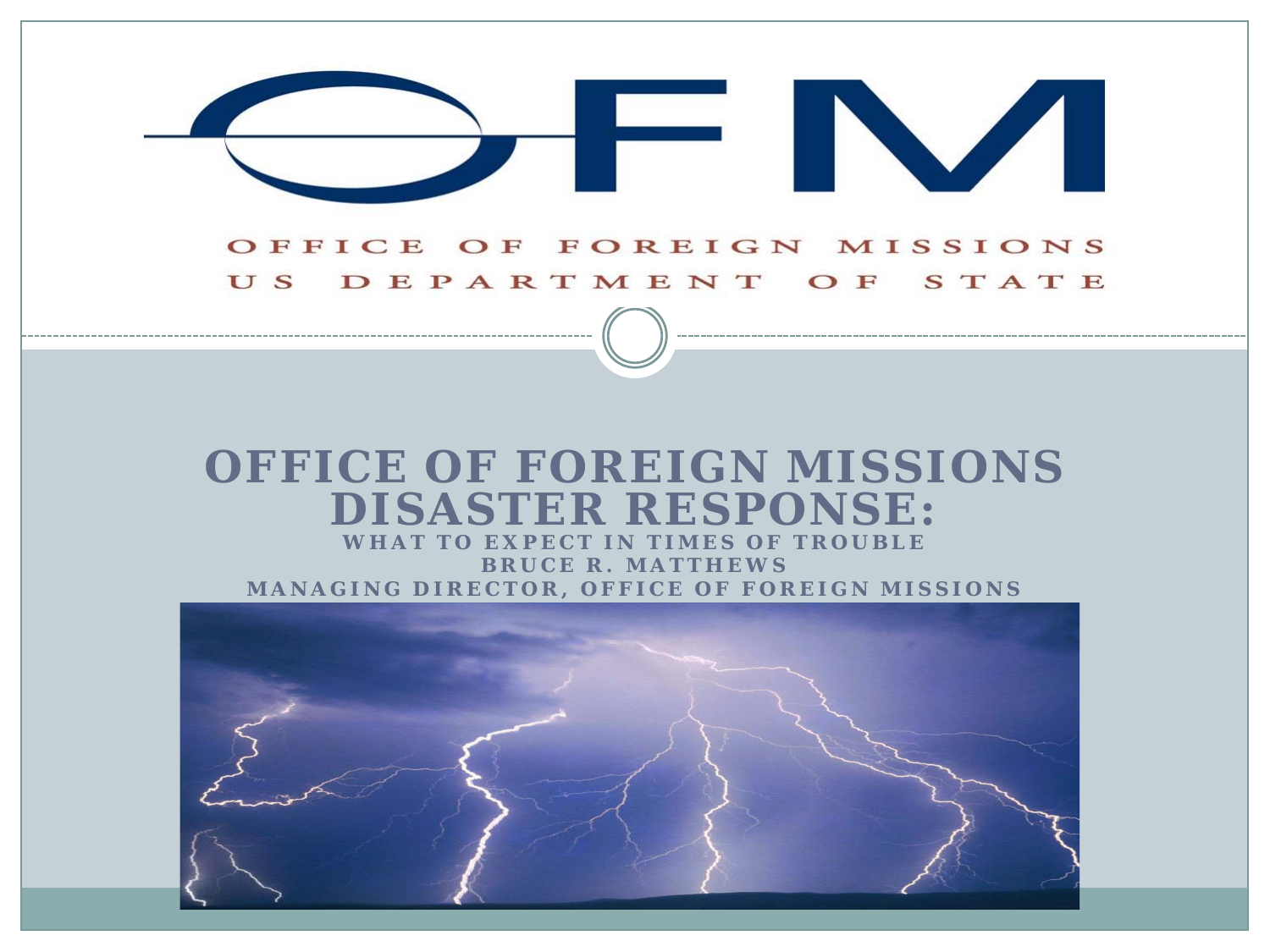## OFM disaster response can be categorized into three principal concerns:

- Welfare of OFM office (personnel and property)
- Welfare of the foreign missions (personnel and property)
- Facilitating foreign mission efforts to assist their communities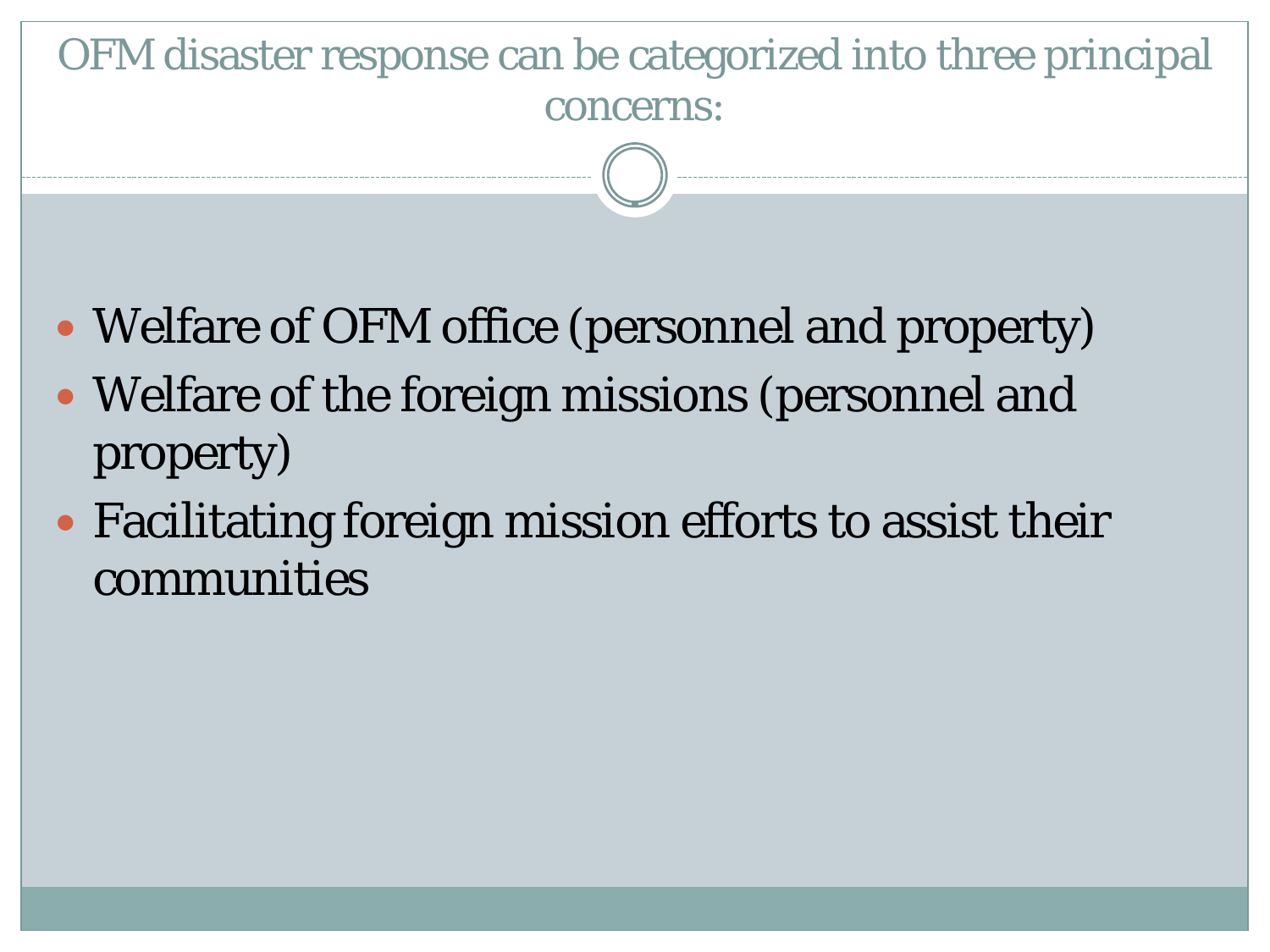## Welfare of OFM office (personnel and property): **Pre-emptive** Measures

- Review/validate phone tree numbers and update emergency management contact information with OEM and review procedures
- Monitor Department & local city/state disaster guidance and emergency management notices
- Monitor OPM and OEM websites/news
- Review post-disaster procedures and plans

Who will check on facilities?

- Who will provide status reports to OFM, OEM and local authorities?
- Reporting to work or telework contingency plans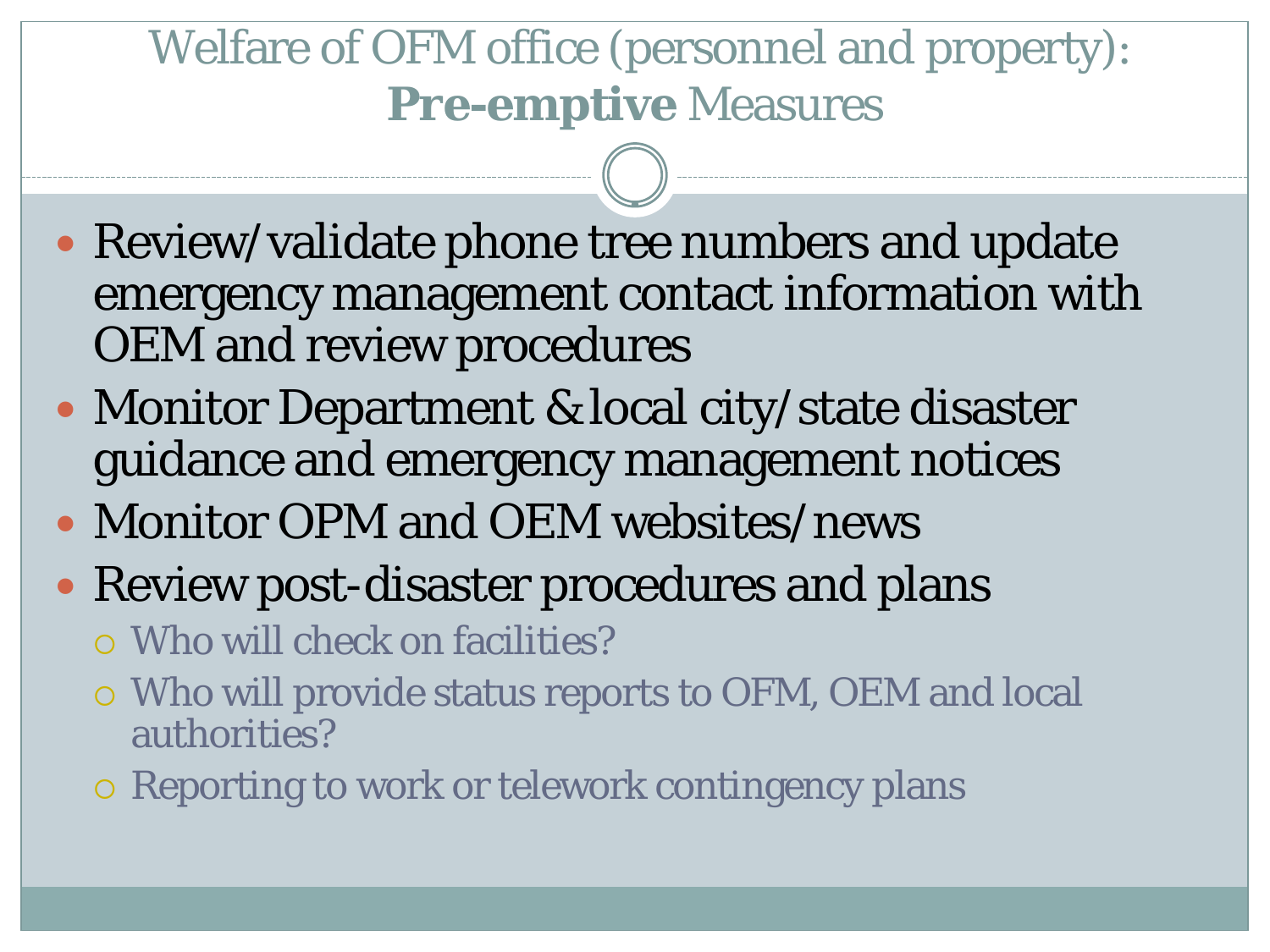## Welfare of OFM office (personnel and property): **Postdisaster** Response

- Check on employee welfare
- Check for facility damage and any local ingress restrictions to buildings
- Provide updates and daily status reports
- Promulgate COOP and/or work from home plans to Federal, local authorities and employees
- Monitor information from Federal, state, and local authorities and emergency services.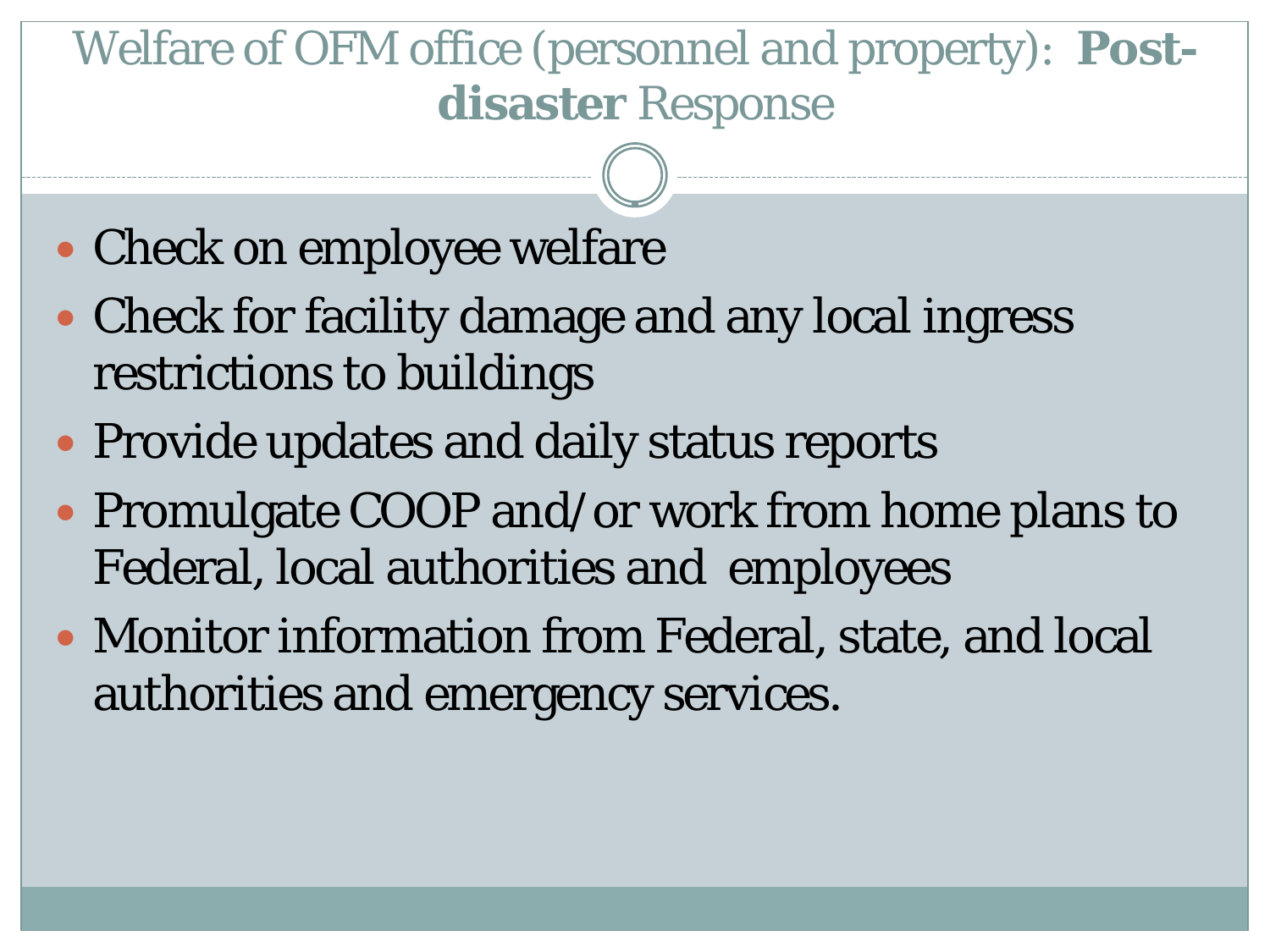### Welfare of the foreign missions (personnel and property): **Pre-emptive** Measures

- Outreach for disaster preparedness
- Directly Contact Foreign Missions
- Attend Task Force teleconferences
- Ascertain/update contact info for response partners or information sources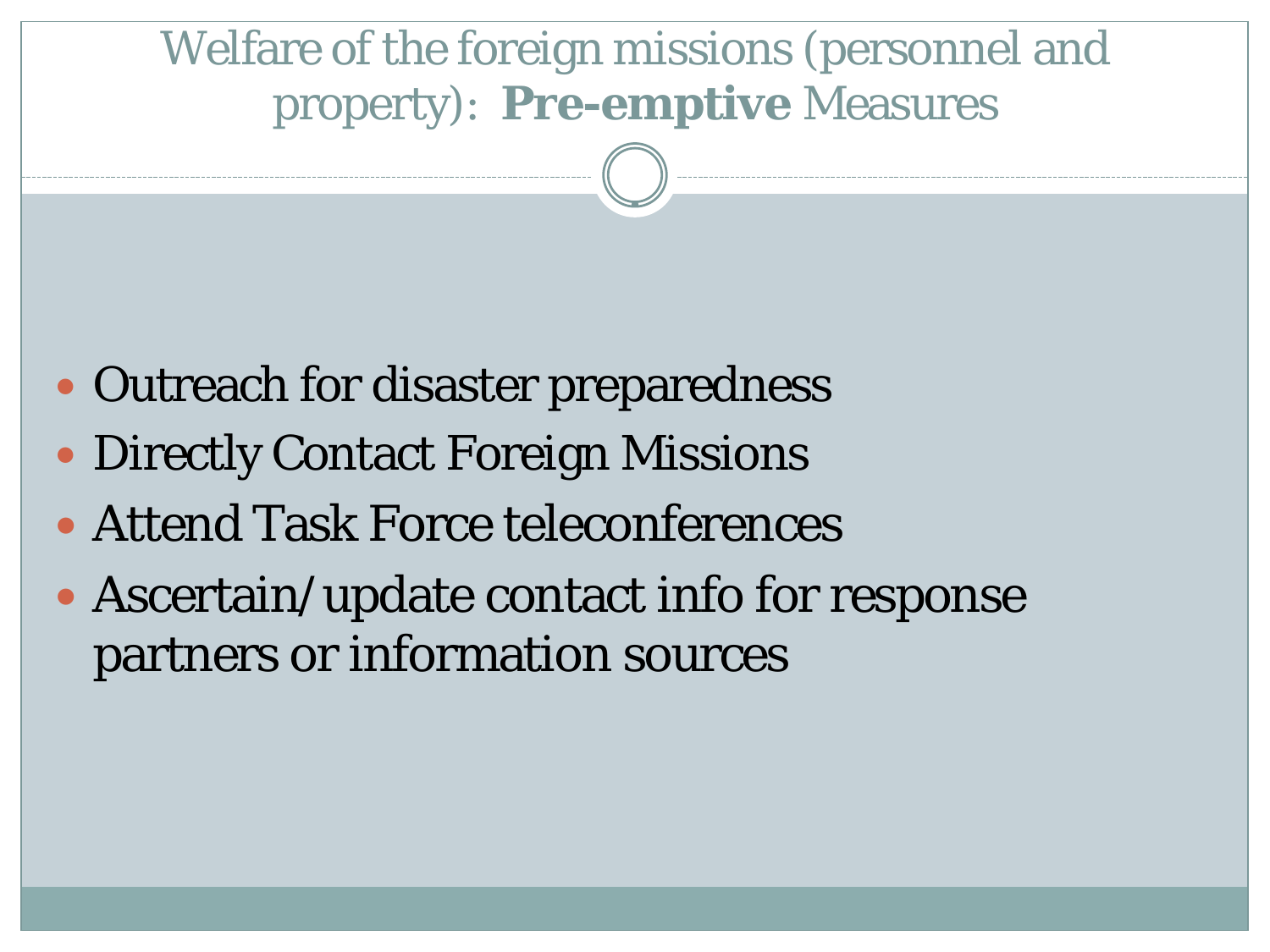Welfare of the foreign missions (personnel and property): **Post-disaster** Response

- Directly contact foreign missions.
- Ask about the welfare of your employees as well as your host country nationals residing within the impacted region.
- Inquire about your operational status.
- Do you have any relevant information you would like to share with the foreign mission community?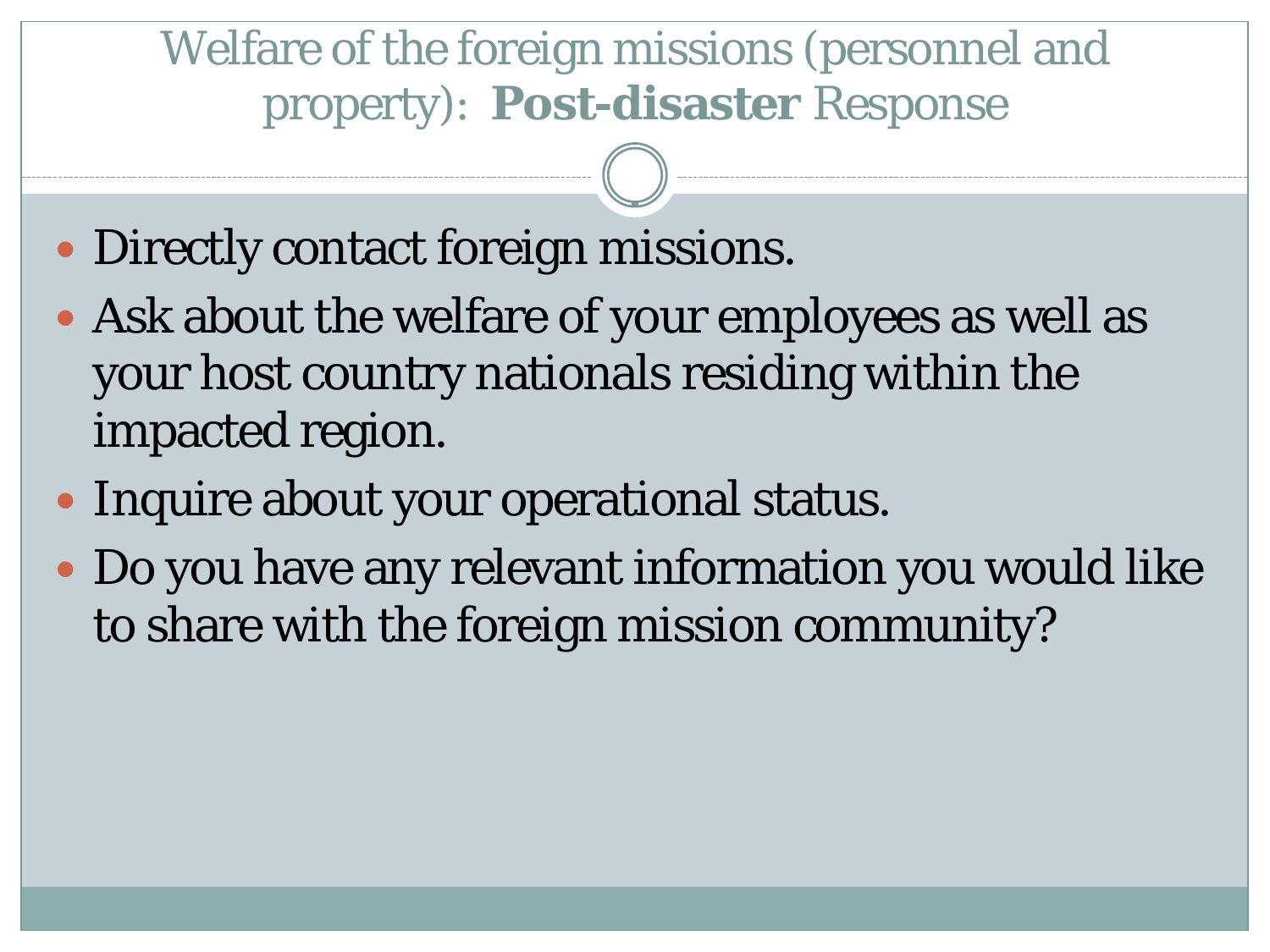## Post-disaster Response Continued:

- Do you require any OFM assistance in working with/contacting local services?
- If applicable, we'll explain how your country can provide disaster assistance.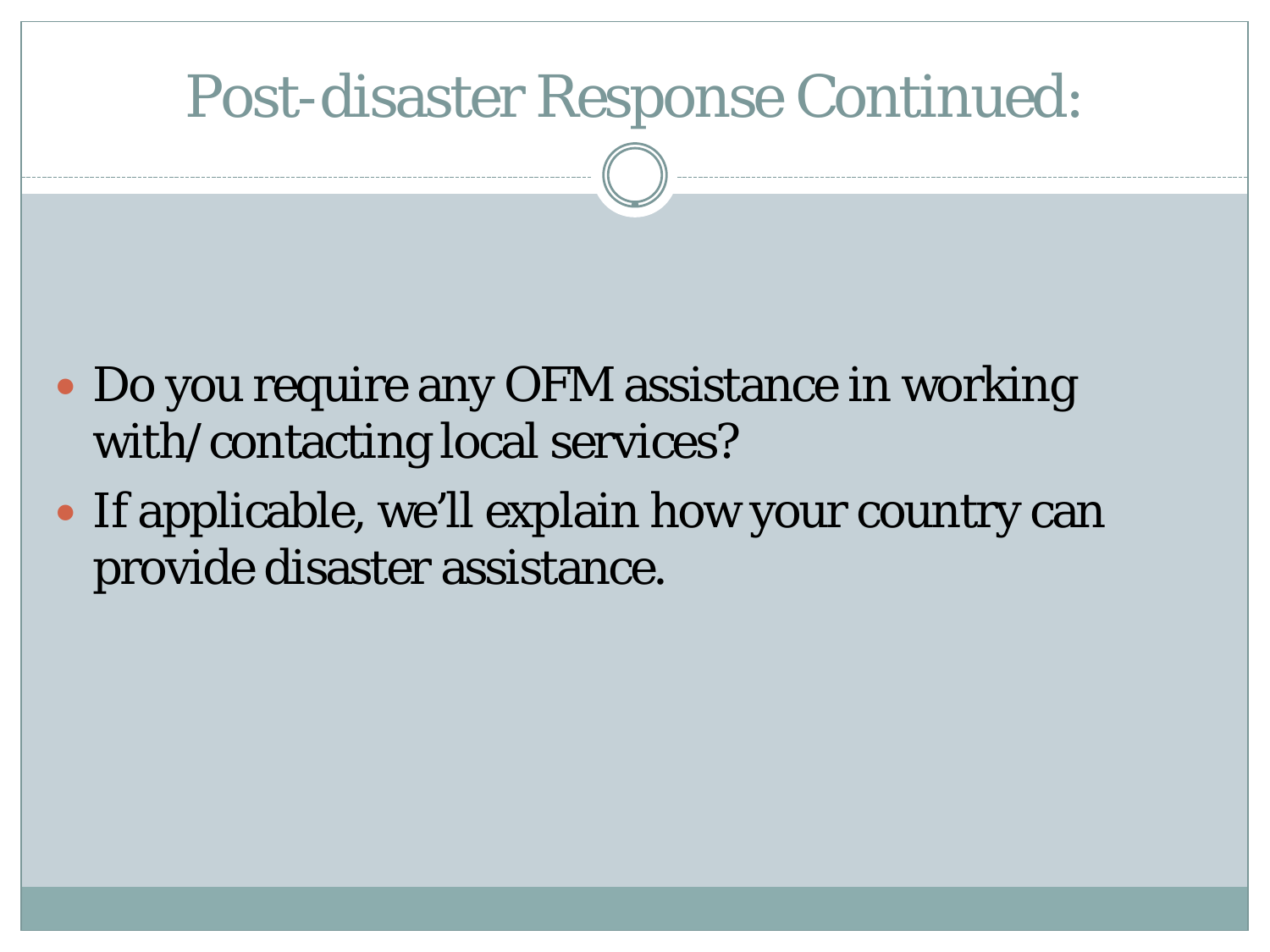### Facilitating foreign mission efforts to assist their communities

## • Key goals are to:

- Gain an insight into the distribution of foreign population in affected areas to permit some estimation of the size, scope, and nature of OFM response required.
- Ensure foreign missions are connected with the right people on the ground to assist them, including local city/state authorities, FEMA, Red Cross, NGOs and others as appropriate.
- Ensure US responders understand the foreign mission responsibilities to their constituents and need for access/information.
- Provide situational clarity to the Department and foreign missions.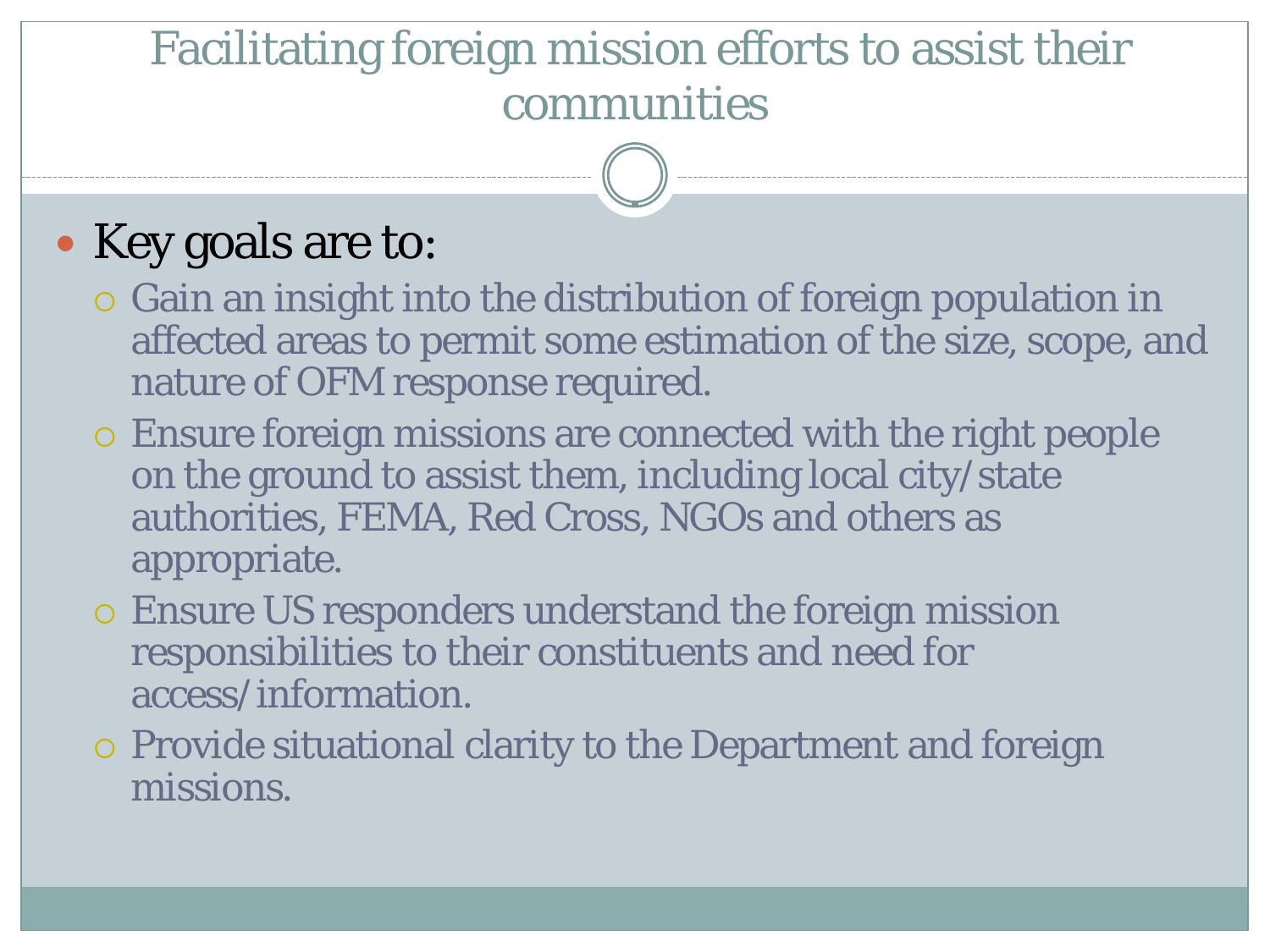# OFM Contacts

- Bruce Matthews, Managing Director (202) 647-3417
- Allyson King, Program Analyst– (202)895-3691